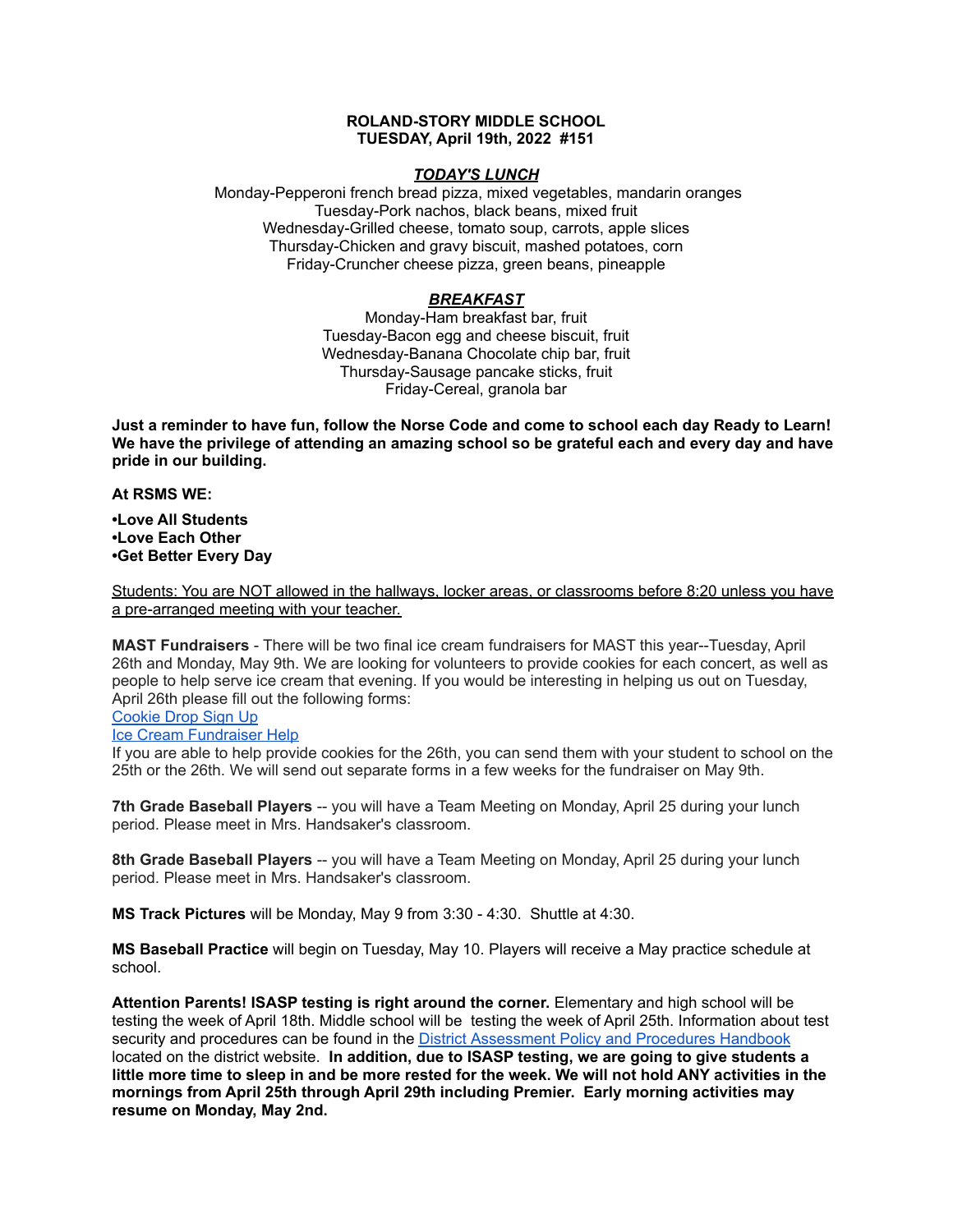Hey students! If you are at least 14 years old (or will be by the end of this May), Riverside bible camp has an awesome opportunity this summer for you to work on their hospitality team. If you are interested in knowing more about this program, please contact their director, **Cheri Hennager,** by email at cheri@riversidelbc.org or on their website at [www.riversidelbc.org.](http://www.riversidelbc.org/)

**7 th and 8 th Grade Roland Rural Bus Room** please report to Mrs. Alonzo's room at 3:30.

#### **RSMS to offer "Skip the Trip" Iowa DOT instruction permit knowledge tests**

Do you have a student who is ready to take the operator knowledge test to get an Iowa instruction permit to drive? RSMS is now offering the test right here at school as part of the Iowa Department of Transportation's "Skip the Trip" program. In partnering with the Iowa DOT, RSMS can save families time, cost, and the hassle of making a trip to a driver's license service center for testing. Students will be able to take the web-based test in a more familiar environment that works to reduce test anxiety and increase success rates. Tests are overseen by trained school staff to assure the integrity of test results. To be eligible to take the remote knowledge test, your student must be age 14 or older and not currently hold an Iowa instruction permit. Students that have turned 14 prior to the testing date must sign up in the office and have permission given from their parent by either email or phone. Students will have the opportunity to test on the second Tuesday of each month. "Skip the Trip" allows students to take their initial test at school as the first step in getting your student to be a confident driver. Once a student has successfully passed the test, the student will receive an email verifying a successful test. The student brings a copy of the email to the driver's license service center along with the other required documentation that will prove their identity to be issued their instruction permit. Service center staff will verify passing test result emails with Iowa DOT records. Visit [www.iowadot.gov/mvd/realid/success.asp](http://www.iowadot.gov/mvd/realid/success.asp) to determine what documentation to bring with you to receive your student's permit. To prepare for a successful knowledge test, students should study the Iowa Driver's Manual and online practice test, both available at: <https://iowadot.gov/mvd/driverslicense/manuals-and-practice-tests>.

### **R-S MS PRACTICE / SHUTTLE SCHEDULE BOYS & GIRLS TRACK**

**APRIL 18 - APRIL 22**

**EARLY TRACK SHUTTLE @ 5:10 -- GIRLS LATE TRACK SHUTTLE @ 5:30 -- BOYS**

**APRIL 18 – MS TRACK IN STORY CITY 3:50 - 5:15 ONE SHUTTLE @ 5:30 Leaving from HS Track**

**TUESDAY, APRIL 19 – One Shuttle @ 5:30 BOYS TRACK** @ Nevada @ 4:30 Dismiss @ 3:10 / Bus @ 3:20 **GIRLS TRACK -**- 3:30 - 5:15

**WEDNESDAY, APRIL 20 – Shuttle — Girls @ 5:10 / Boys @ 5:30 BOYS TRACK** -- 3:30 - 5:15 **GIRLS TRACK -**- 3:30 - 5:00

**THURSDAY, APRIL 21 – One Shuttle @ 5:30 GIRLS TRACK** @ Nevada @ 4:30 Dismiss @ 3:10 / Bus @ 3:20 **BOYS TRACK -**- 3:30 - 5:15

**FRIDAY, APRIL 22 – No Practice Shuttle**